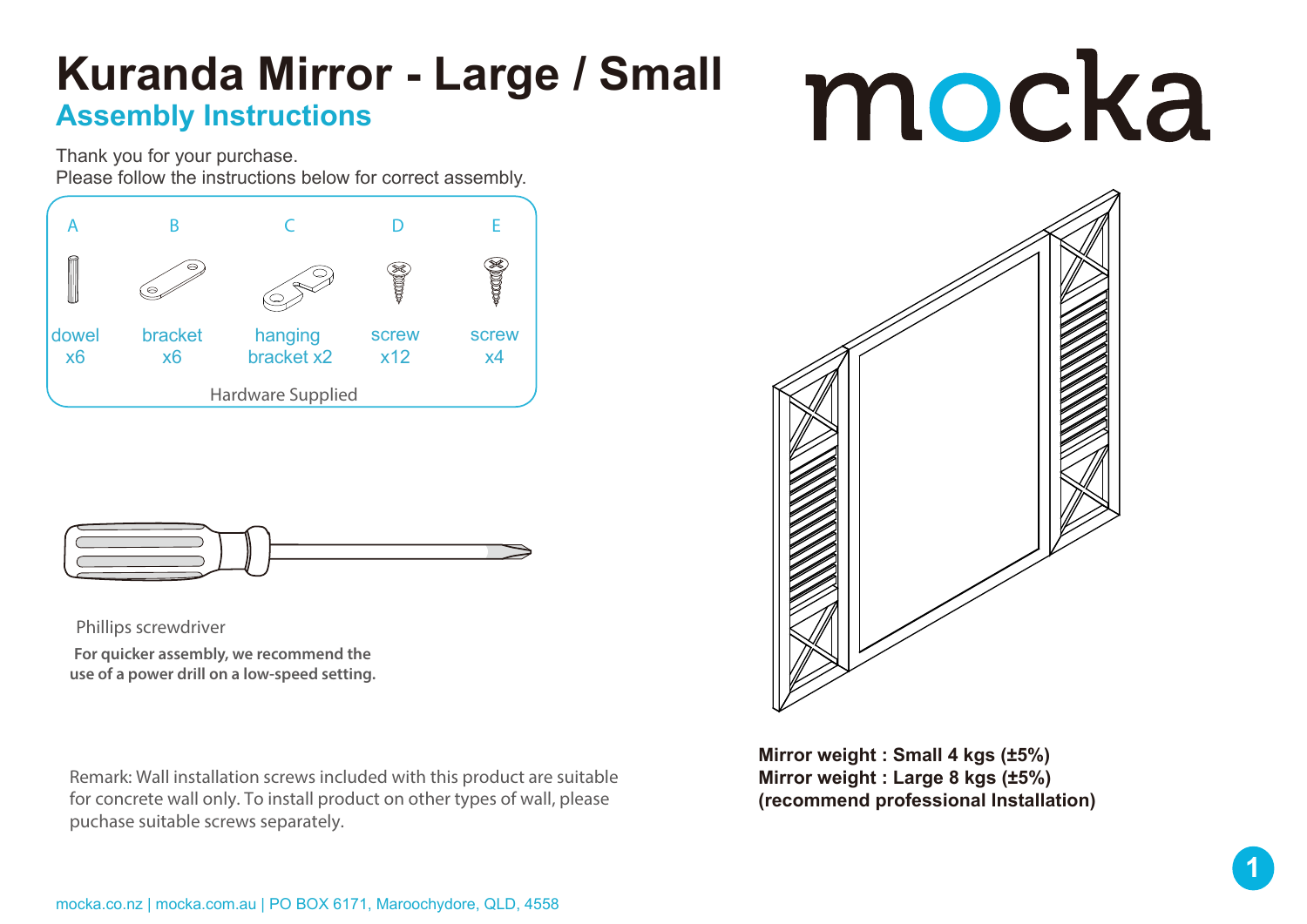

Attach panels [2] to panel [1] with 6x dowels (A) as shown. Attach 6x bracket (B) to panels [1] and [2] with 12x screws (D). Attach 2x bracket (C) to panel [1] with 4x screws (E). Tighten with a screwdriver.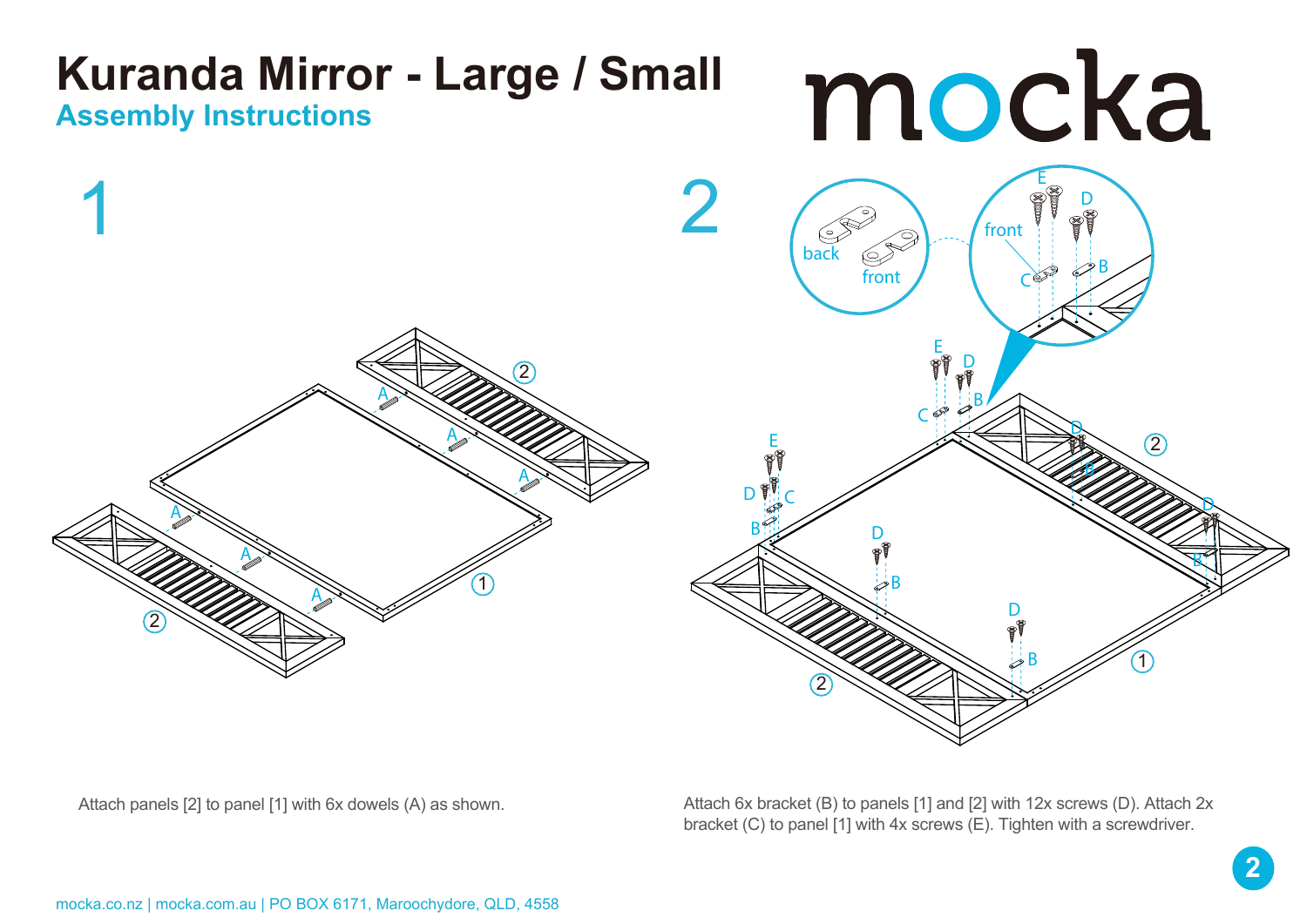

Measure the distance between the two hanging bracket (C). Fix the wall anchor and wall screw to the wall according to length of L. Note: Leave the screw outside the wall for 5mm, do not lock into the wall completely